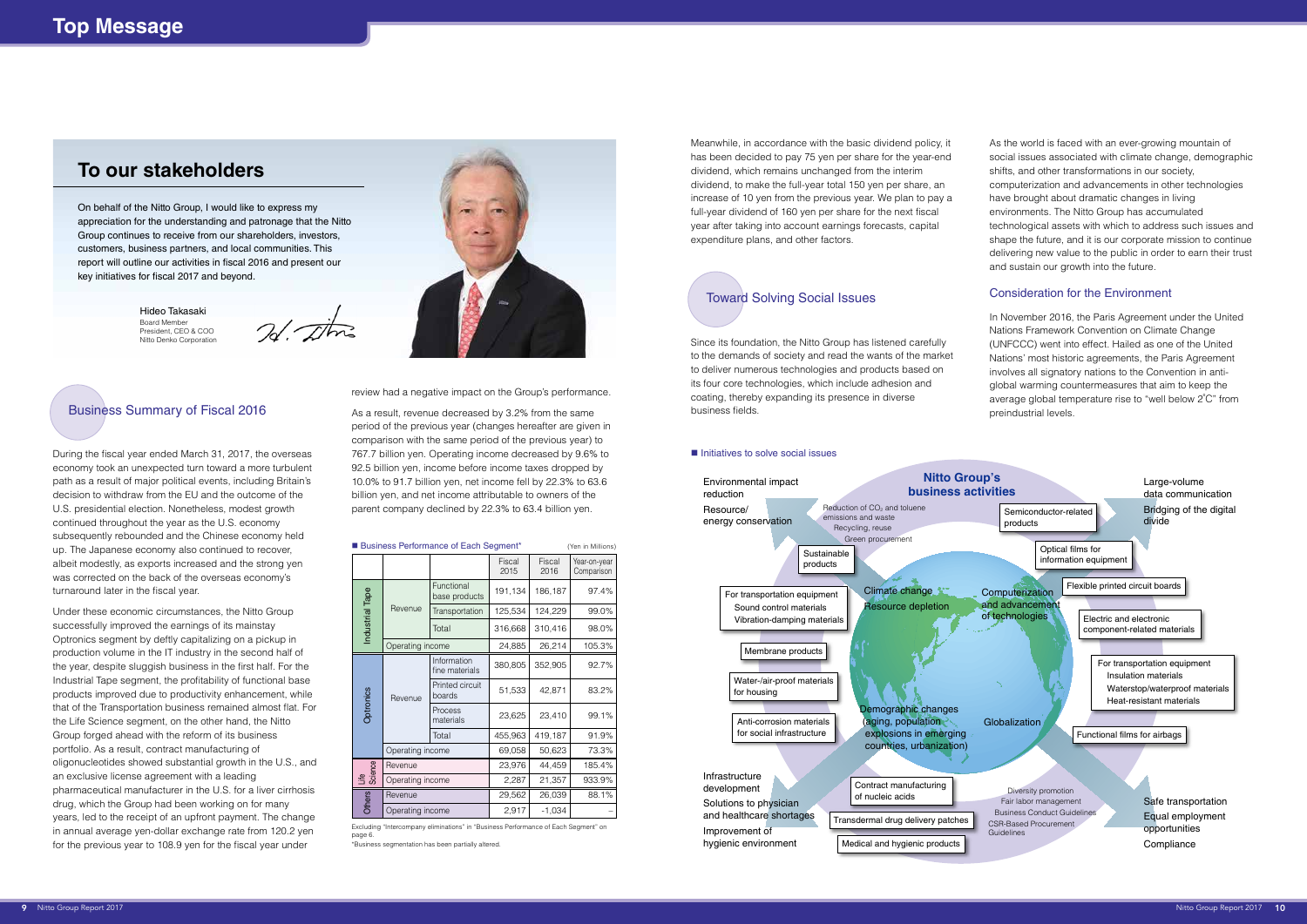Jitsugen\*-2019, which will guide us into the 2019 fiscal year that will end on March 31, 2020. Under Jitsugen-2019, we aim to increase our earning power by expanding business through the steady implementation of growth strategies in existing fields, such as smartphones and vehicles, and maximizing productivity via the "*Mu Gen Dai*" approach, which seeks greater efficiency by streamlining every operation and process from the viewpoints of *mu* (removing), *gen* (reducing), and *dai* (replacing). At the same time, we will attempt to create new businesses in the Green (environmental concerns), Clean (new energy), and Fine (life science) domains. The Nitto Group has been able to identify opportunities presented by changes and, by responding to market needs ahead of the competition, combine and integrate diverse technologies and information from both within and outside of the Group. We will leverage this strength to continue creating new values.

\* The name of the new Mid-Term Management Plan is based on its aim to "realize" (*jitsugen*) the mid-term corporate strategies and performance goals without fail.

into a heretofore-untapped market, we will enhance comfort and safety for passengers.

The Nitto Group "places safety before everything else" in its business activities to ensure employees' safety and health. Not merely aiming to achieve zero accidents and injuries on the shop floor, we will also continue to remind our employees of the importance of staying healthy and always acting safely.

Nitto will celebrate its first centennial in October 2018. In order for us to "realize" a further leap forward during the next hundred years beyond this commemorative milestone, we have drawn up the new Mid-Term Management Plan

### ■ Mid-Term Management Plan "Jitsugen-2019"

It can be said that technology is progressing with each passing day, or even with each passing second. As the IoT (Internet of Things) and AI (Artificial Intelligence) are being introduced at an accelerated pace, the Nitto Group utilizes its multifaceted technologies to wholeheartedly create value that underpins its evolution.

The Nitto Group has given birth to a number of products that help to reduce environmental impact, including the energy efficiency-enhancing neodymium magnet and its membrane products that can be used to prevent environmental pollution. Also available from the Group are numerous products and services that simplify customers' production processes, thereby eliminating resource and energy waste. We will accelerate our drive to develop technologies, products, and services that address environmental problems, which represent a threat faced by all of humanity.

Meanwhile, in order to reduce the impact that our production activities have on the environment, we will focus on reducing CO<sub>2</sub> and toluene emissions and waste in line with our new mid- and long-term environmental plan.

### Underpinning the Computerization and Advancements of Other Technologies

Liquid crystal displays use a variety of materials delivered by the Nitto Group, including optical films. Those materials have made displays thinner and larger and improved picture quality, thereby underpinning our information society. Among our many products, we maintain the leading share of polarizers, and our original ultra-thin polarizer has the potential to make displays more flexible and usable for wearable devices. Meanwhile, our ELECRYSTA™ transparent conductive film and other materials for touch panels play a part in the diffusion of smartphones and tablets and improvement of their functions.

Going forward, organic electroluminescence displays are expected to replace LCDs as screens for television sets and smartphones. In anticipation of such a change, we have begun working on highly functional materials that will support such next-generation displays.

### Contributing to Better Quality of Life

With aging populations in developed countries and population explosions in emerging countries, the absolute numbers of physicians, nurses, and other medical professionals are seriously lacking throughout the globe. In light of this, the Nitto Group has also offered a variety of solutions in the life science field by developing innovative

dosing strategies that make use of its original technologies. From the late 1970s, we began working on transdermal drug delivery patches ahead of others in the world to establish technologies for synthesizing adhesives optimized for controlled release and designing safe and stable preparations. More recently, we have been developing the "Nitto PassPort® System," which combines tape patch technology with technology for creating micropores on the surface of the skin. When these technologies are put to practical use, injections, intravenous drips, and other forms of drug administration that only medical professionals are currently allowed to perform will become simplified, thereby reducing the burdens placed not only on patients, but on physicians and nurses as well.

The Nitto Group's technology also makes itself felt in nucleic acid medicines, which hold great promise for treating intractable diseases. The development of a liver cirrhosis drug using nucleic acid, in particular, is expected to be accelerated since the signing of a license agreement with Bristol-Myers Squibb Company of the United States last year.

Meanwhile, as standards of living improve in emerging countries and developing countries, people are increasingly interested in enhanced comfort and hygiene. To cater to this growing need, the Nitto Group delivers tape materials for disposable diapers, including NITOFOLD™ folding tape, as well as its COLOCOLO® Series of cleaning tools, thus improving environmental hygiene and comfort in life.

### For Greater Wellbeing in Society

As the wave of globalization eliminates distances, people seek greater convenience and speed from transportation. which in turn gives rise to the need to ensure the safety of increasingly congested and complicated means of transportation.

The Nitto Group's automotive products meet these conflicting needs by ensuring safe and comfortable travel while at the same time conserving the environment. NITOHARD reinforcing material, for example, is in wide demand to retain the strength of ever-lightening vehicle bodies. Meanwhile, AEROSEAL anti-corrosion tape for aircraft prevents corrosion on support structures under floorboards due to water condensation and offers easy maintenance, thereby helping to increase aircraft safety. These unique products offer great potential for broader applications to other transport equipment.

We have also commenced the functional film business for curtain airbags, which protect the driver and passengers of a vehicle in the event of a side impact crash. By breaking



### Mid-Term Management Plan